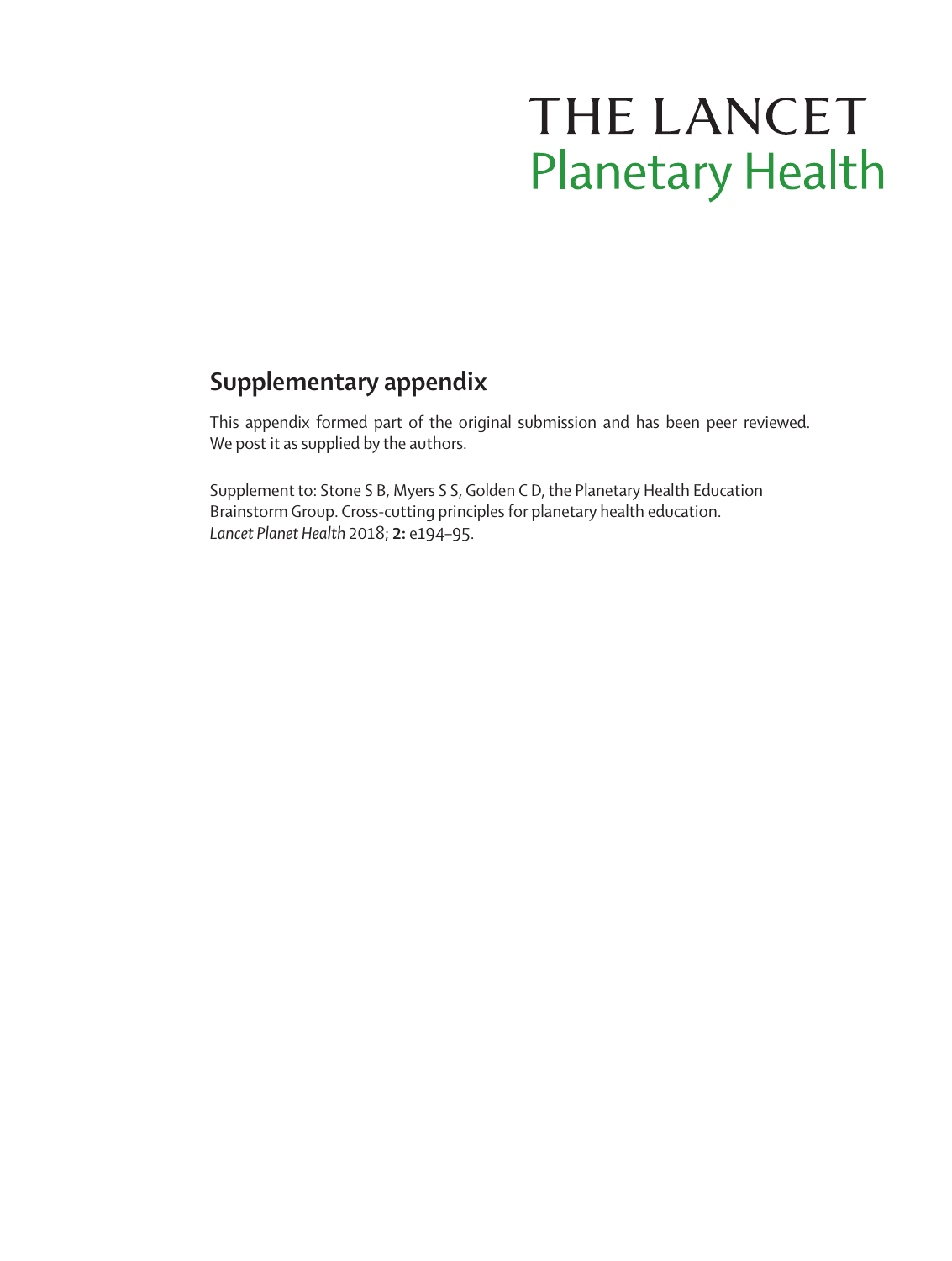## **Cross-Cutting Principles for Planetary Health Education**

#### **Authors**

Sara B Stone, Samuel S Myers, Christopher D Golden and the Planetary Health Education Brainstorm Group

# **Appendix**

Throughout 2017, a series of five interactive brainstorm sessions were facilitated by the Planetary Health Alliance in an effort to develop a set of foundational cross-cutting principles for planetary health education. The pilot session was held in person at the Inaugural Planetary Health/GeoHealth Annual Meeting on April 29-30, 2017 and participants were invited based on expressed interest in planetary health education efforts. The following four sessions occurred online between May and September 2017 using novel technology to allow for interactive, small group discussions with video chat capability. Registration for these online sessions was open to all and publicized through the Planetary Health Alliance network. A total of 137 thought partners, professors, researchers and practitioners involved in education efforts at the intersection of health and environmental change from around the world participated in these five sessions.

All sessions held the same structure: (1) introductions; (2) background information, including information about goals for the session and longer-term goals for publication; (3) randomization of participants into breakout groups and time for discussion; (4) identification of each group's top three cross-cutting principles with a brief written rationale for the selection; and finally, (5) a return to the larger group for each breakout to present their top three principles. All top principles and notes taken during the brainstorms were captured by a designated note-taker.

Throughout September and October 2017, all of the suggestions for cross-cutting principles that emerged from these sessions were compiled, with similar suggestions grouped together before being merged to form 12 composite principles. The 12 composite principles were shared electronically with brainstorm session participants to provide an opportunity for rewording suggestions and additional contributions. The feedback was collated and a survey was distributed to the wider Planetary Health Alliance network to again allow an opportunity for feedback. The 12 cross-cutting principles captured here represent the distilled outcomes of this effort.

## **Planetary Health Education Brainstorm Group Contributors**

Alejandro Molina-Garcia, Alex Quistberg, Alexander More, Amanda Helfer, Amanda Mckinney, Amy Krzyzek, Ana Laura Torres, Ankush Bansal, Ann Kurth, Annette Bolton, Arianna De Lorenzi, Arthur Boyd, Ashley Aimone, Barbara Miheso, Balasubramanyam Chandramohan, Bethany Kois, Caiti Pomerance, Candace Loy, Catherine Mullaly, Cathryn Tonne, Chandra Becka, Charles Ssemugabo, Charles Sinden, Cheryl Margoluis, Cheryl True, Chris Walzer, Christina Romanelli, Christine Lowe, Collyn Baeder, Courtney Howard, Daniel Lucey, Danny Hunter, Darin Collins, David Crowther, David Lopez Carr, David McConville, David Mena, Dominic Travis, Ebeneezer Adams, Elizabeth VanWormer, Emily York, Emily You, Enrique Falceto de Barros, Eri Togami, Erin Cushing, Federico Andrade-Rivas, Frank Boosman, Gabrielle Wimer, Gen Meredith, George Kitching, Gibran Mancus, Giulio De Leo, Giuseppe La Torre, Grace Edwards, Syed Hasan, Heidi Cullen, Irana Hawkins, Jacque Carter, James Orbinski, Janette Heung, Jeanne Coffin, Jo Middleton, Joann Lindenmayer, Johan Hallberg, Jonathan Patz, Julia Dauernheimer Machado, Julia Miller, Kaitlyn Miedema, Karen Wang, Kathy Burke, Katie Richmond, Kevin Durand, Kevin Fitzpatrick, Kim Knowlton, Kris Murray, Latha Swamy, Laura H. Kahn, Laurel Peretz, Leslie Allsopp, Leslie